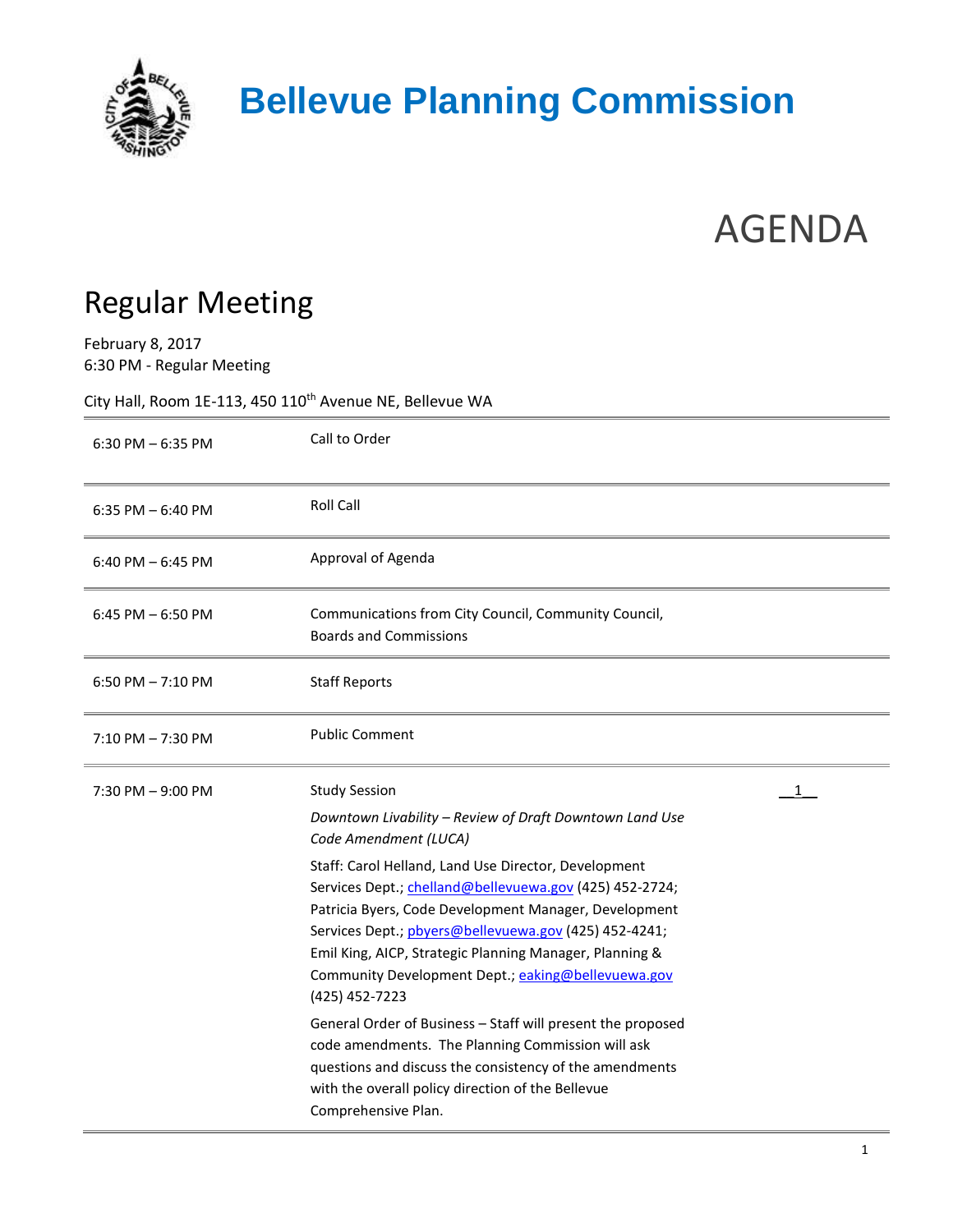|                       | Anticipated Outcome - Based on this policy discussion, the<br>Planning Commission will provide staff direction for any<br>additional information needs for the Commission and staff to<br>consider as part of the overall code amendment package.                                                 |
|-----------------------|---------------------------------------------------------------------------------------------------------------------------------------------------------------------------------------------------------------------------------------------------------------------------------------------------|
| $9:00$ PM $-9:30$ PM  | <b>Study Session</b><br>Planning Commission Post Retreat - Review of Revised<br>Prototype Part B - Suggested Standards & Practices<br>Staff: Terry Cullen, AICP, Comprehensive Planning Manager,<br>Planning & Community Development<br>General Order of Business - The Planning Commission will  |
|                       | review and discuss the prototype as revised based on the<br>outcomes of the retreat November 16, 2016.<br>Anticipated Outcome - The Planning Commission will come to<br>an agreement on the retreat results for the Suggested<br>Standards & Practices.                                           |
|                       | Note: This item was scheduled for discussion on January 11,<br>2017, postponed to January 25, 2017 and postponed again to<br>February 8, 2017. The materials in the packet for this agenda<br>item are unchanged from the original publication to the<br>Planning Commission on January 11, 2017. |
| $9:30$ PM $-9:45$ PM  | Minutes to be Signed (Chair):<br>January 11, 2017                                                                                                                                                                                                                                                 |
|                       | Draft Minutes Previously Reviewed & Now Edited:<br>New Draft Minutes to be Reviewed:<br>January 25, 2017                                                                                                                                                                                          |
| $9:45$ PM $-10:00$ PM | <b>Public Comment</b>                                                                                                                                                                                                                                                                             |
| 10:00 PM              | Adjourn                                                                                                                                                                                                                                                                                           |

Please note:

- Agenda times are approximate only.
- Generally, public comment is limited to 5 minutes per person or 3 minutes if a public hearing has been held on your topic. The last public comment session of the meeting is limited to 3 minutes per person. The Chair has the discretion at the beginning of the comment period to change this.

Planning Commission Members: John deVadoss, Chair Stephanie Walter, Vice Chair